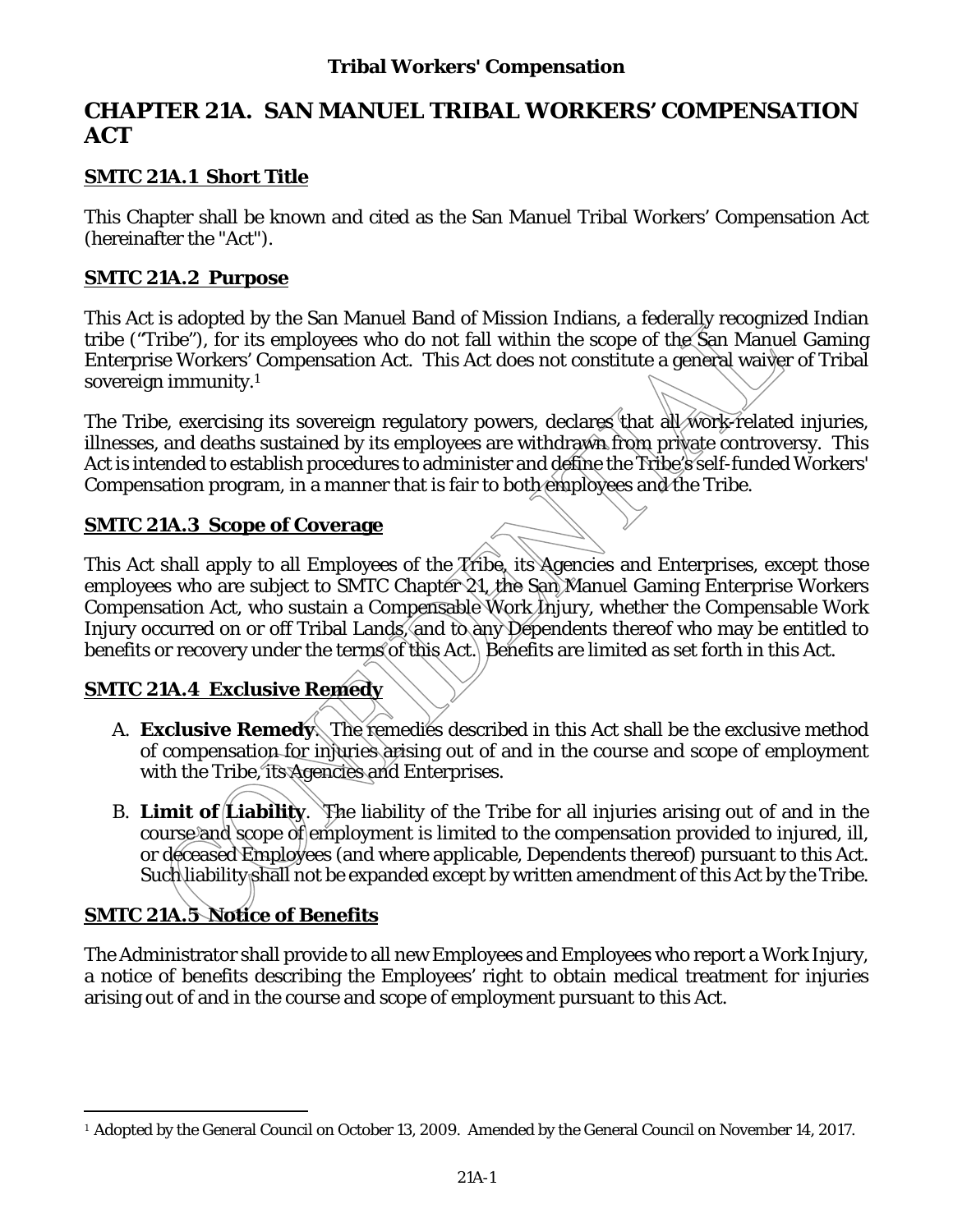## **SMTC 21A.6 Definitions**

A. **"Administrator"** shall mean the Agency, entity, or person responsible for managing the Tribe's Workers' Compensation Program. Responsibilities include, but are not limited to, determining the compensability of claims, making payments to injured employees, medical providers, and others entitled to compensation under this Act. Responsibilities may also include, managing a trust account for administering the Tribe's workers' compensation liabilities, and, making reports to the Tribe regarding its program and individual claims. The Administrator's duties are more fully described in SMTC 21A.11 of this Act.

B. **"Agency"** shall mean any governmental agency or department of the Tribe, except for the San Manuel Entertainment Authority and the San Manuel Gaming Commission.

C. **"Child or Children"** means the child or children of an Employee, under the age of eighteen (18), including an unborn child, a child legally adopted prior to the injury, a child for whom the Employee is a legal guardian, and a stepchild, if such stepchild was, at the time of the injury, a member of the Employee's family and substantially dependent upon the Employee for support. A child does not include any married children unless they are Dependents. A person might also qualify as a child according to tribal custom and tradition as determined by applicable Tribal Law.

D. **"Claimant"** for the purposes of this Act shall mean 1) any Employee, as that term is defined herein, who alleges that he or she has suffered an injury, either specific or cumulative, or death, arising out of and in the course and scope of that employment, or 2) a Dependent thereof, who files a claim pursuant to this Act.

E. **"Compensable Work Injury"** means an injury to an Employee when that injury arises during a period of employment and while performing the duties of the employment at any location the Employer requires the Employee to perform the employment activities.

F. **"Compensation"** means compensation under this Act and includes every benefit or payment conferred by this Act upon an injured employee.

G. **"Dependency"** means dependent or dependence on an Employee (see definition of "Dependent").

H. **"Dependent"** means the father, mother, grandfather, grandmother, stepfather, stepmother, grandson, granddaughter, brother, sister, half-sister, half-brother, niece, nephew, or any other extended family member as approved by the Administrator, who at the time of the Compensable Work Injury that causes the Employee's death is actually and necessarily dependent in whole or in part upon the earnings of the Employee.

I. **"Disability"** shall mean incapacity because of injury to earn wages in the same or any other employment. Disability may be temporary or permanent, partial or total.

J. **"Employee"** means 1) a person employed by the Tribe, its Agencies or Enterprises, under any contract of hire, express or implied, oral or written, where the Tribe, its Agencies or Enterprises has the power or right to control and direct such person in return for which such person receives a salary or wages and 2) a person who is a member of the Tribal Emergency Response Team ("TERT") pursuant to Chapter 32 of the San Manuel Tribal Code, Emergency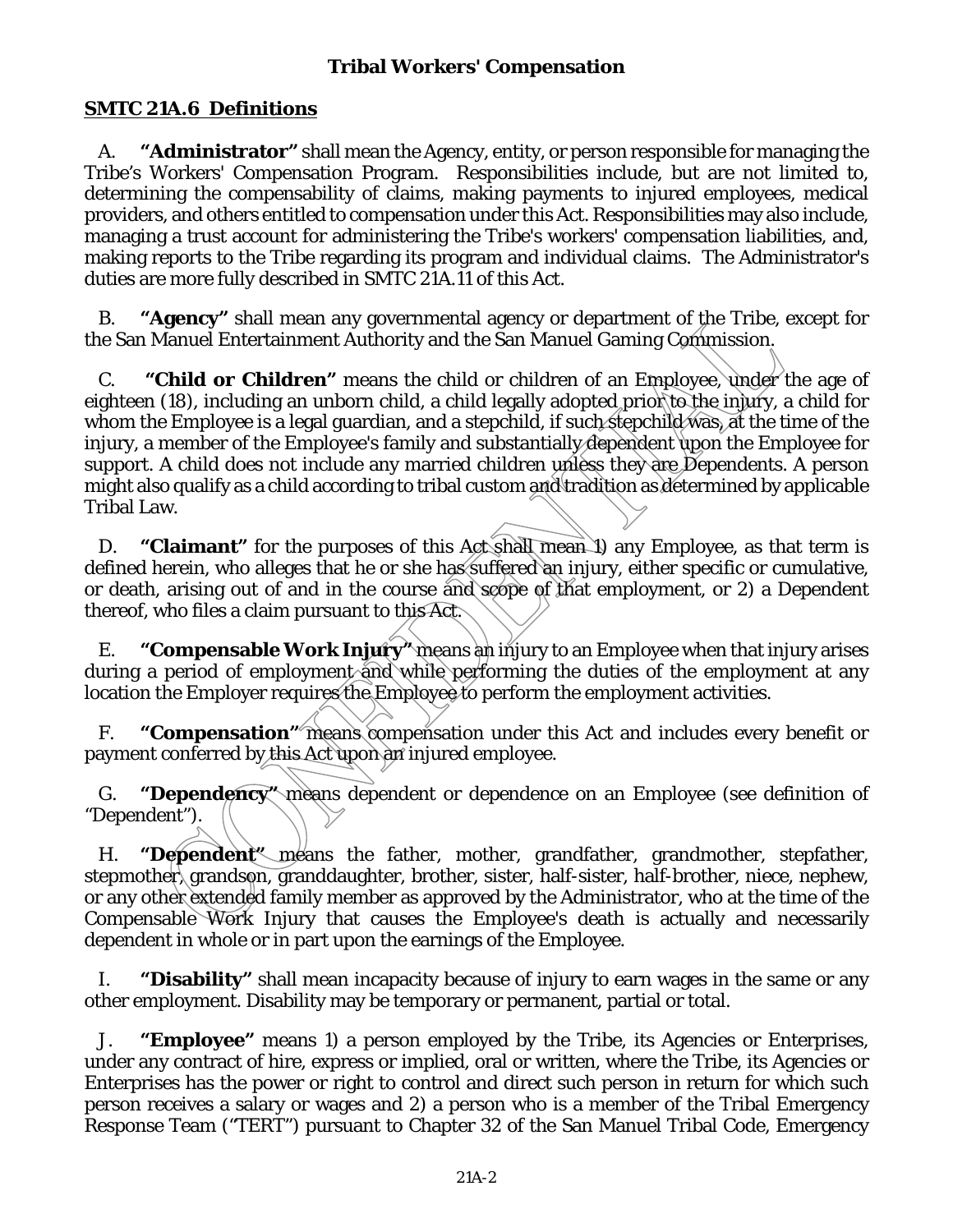Management Ordinance, who is not otherwise employed by the Tribe and who suffers an injury while acting in the scope and course of his or her duties as a member of the TERT. For purposes of this Act, Employee shall not include members of the General Council (unless employed by the Tribe), independent contractors, contractors, outside consultants, or persons who are covered pursuant to SMTC Chapter 21, the San Manuel Gaming Enterprise Workers' Compensation Act.

K. **"Employer"** shall mean the Tribe, its Agencies and Enterprises, as the case may be.

L. **"Enterprise"** shall mean any business instrumentality of the Tribe, except for the San Manuel Indian Bingo & Casino.

M. **"Firefighter"** shall mean a person employed on a regular, full-time basis by the San Manuel Fire Department as a firefighter. The term "Firefighter" shall exclude employees of the San Manuel Fire Department whose principal duties are those of a telephone operator, clerk, stenographer, office personnel (including, but not limited to, administrative assistants and other similar employees), dispatcher, machinist, mechanic, and any other personnel whose functions do not fall within the scope of active firefighting and fire prevention services.

N. **"First Report of Injury"** means the report or notice of a Work Injury provided to the Administrator as required by SMTC 21A.7.

O. **"General Council"** means the General Council of the San Manuel Band of Mission Indians as established by Article III of the Tribe's Articles of Association.

P. **"Independent Medical Examination"** shall mean a medical examination and/or evaluation of the Employee scheduled by the Employer or Administrator, at the Employer's expense, to obtain medical information or opinion, which shall be conducted by an Independent Medical Reviewer on the State of California's approved list, a Qualified Medical Evaluator on the State of California's approved list, or an Agreed Medical Examiner upon mutual agreement of the Employer and the Employee.

Q. **"Maximum Medical Improvement"** means a medical status in which an injured Employee's medical condition is unlikely to change substantially in the following calendar year with or without medical treatment.

R. **"Medical Provider Network (MPN)"** shall mean an entity or group of health care providers approved by San Manuel to treat injured workers.

S. **"Permanent Partial Disability"** means a level of permanent disability at the time a permanent and stationary status and/or Maximum Medical Improvement is achieved, as established by the assigned treating physician or from an Independent Medical Examination, which results in an impairment rating of less than seventy percent (70%) and is the result of a Compensable Work Injury.

T. **"Permanent Total Disability"** means a level of permanent disability at the time a permanent and stationary status and/or Maximum Medical Improvement is achieved, as established by the assigned treating physician or from an Independent Medical Examination, which results in an impairment rating of seventy percent (70%) or higher and is the result of a Compensable Work Injury.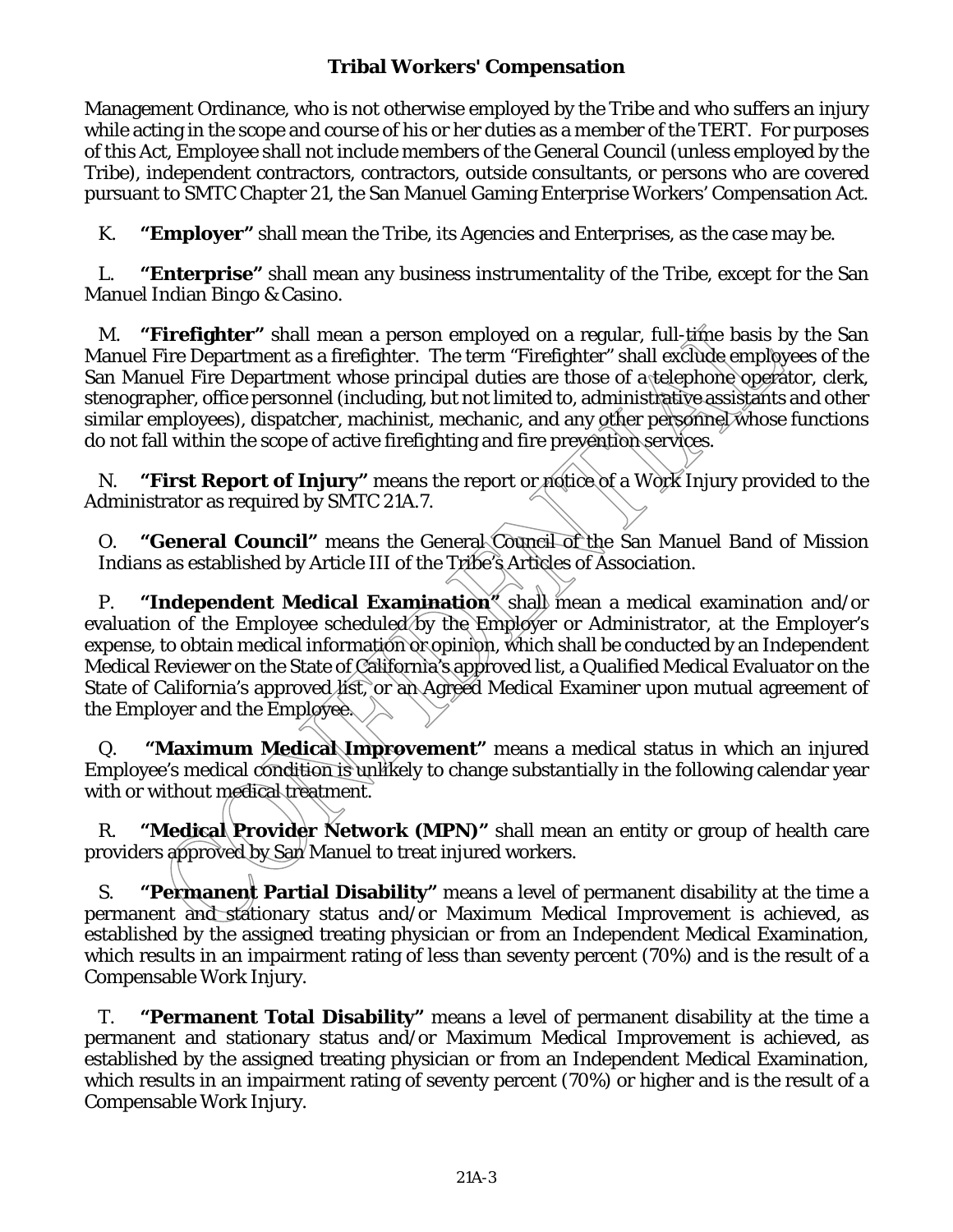U. **"Physician"** includes physicians and surgeons holding an M.D. or D.O. degree, psychologists, acupuncturists, optometrists, dentists, podiatrists, and chiropractic practitioners licensed by California state law and practicing within the scope of their licensure as defined by California state law.

V. **"Referral Physician"** means a Physician to whom an Employee is referred because of an action under this Act.

W. **"Tribal Court"** means the tribal court of the San Manuel Band of Mission Indians.

X. **"Tribal Lands"** shall mean all land occupied or owned by the Tribe, whether in fee or held in trust by the United States of America.

Y. **"Spouse"** shall mean a husband, wife, or registered domestic partner of the Employee.

Z. **"State"** shall mean the State of California.

AA. **"Supplemental Job Displacement Benefits"** means the amount payable to an injured Employee who sustains a Permanent Partial Disability caused by a Compensable Work Injury and who does not receive a bona fide offer of permanent modified or alternative work from the Employer. Such amount shall help compensate such Employee for the anticipated costs of vocational retraining or rehabilitation to permit the Employee to return to gainful employment.

BB. **"Temporary Disability"** means a physical incapacity caused by a Compensable Work Injury that is expected to be completely cured or improved with proper medical attention. This term includes both a Temporary Partial Disability and a Temporary Total Disability.

CC. **"Temporary Partial Disability"** means a non-permanent medical status caused by a Compensable Work Injury that results in the Employee being able to perform modified or light duty work assignments or reduced hours at the direction of a physician approved by the Administrator, which results in diminished earnings as compared to the pre-injury average weekly wage.

DD. **"Temporary Total Disability"** means a non-permanent medical status caused by a Compensable Work Injury that results in the Employee being physically unable to perform any work in the judgment of a physician approved by the Administrator, which results in a complete loss of earnings.

EE. **"Tribe"** means the San Manuel Band of Mission Indians, a federally recognized Indian tribe.

FF. **"Tribal Law"** means the statutory and common law of the San Manuel Band of Missions Indians, including ordinances, rules and regulations adopted by the governing authority of the Tribe; and the traditions and customs of the Tribe, whether or not codified.

GG. **"Work Injury"** shall include any physical injury or disease arising out of and in the course and scope of employment, including injuries to artificial limbs, dentures, hearing aids, eyeglasses, and medical braces of all types; provided, however, that eyeglasses and hearing aids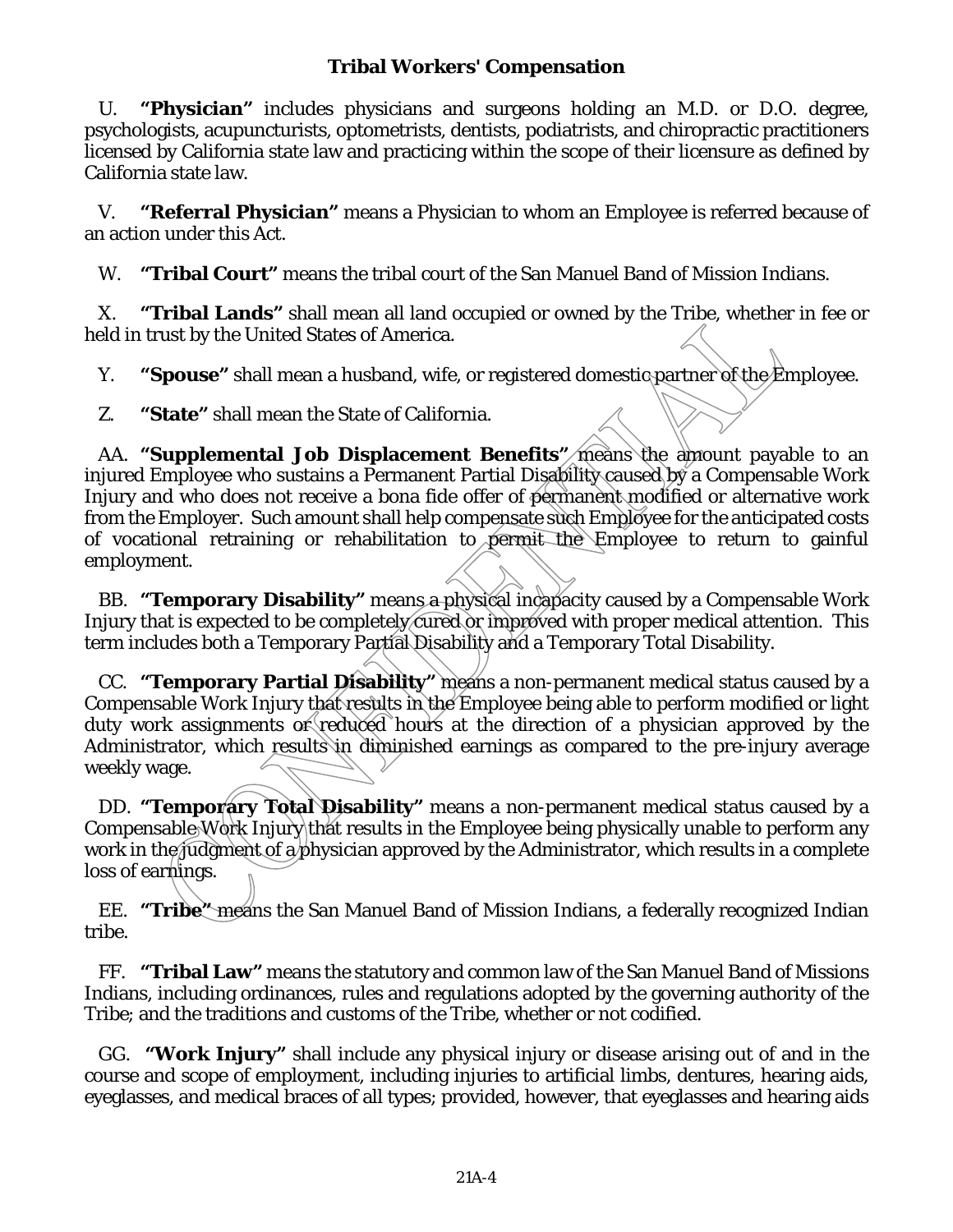will not be replaced, repaired, or otherwise compensated for, unless injury to them is incident to a Compensable Injury covered by this Act.

Work Injuries under this section shall be either:

1. Specific occurring, which means that the injury is a result of one incident or exposure which causes disability or need for medical treatment; or

2. Cumulative occurring, which means that the injury is a result of repetitive mental or physical activities extending over a period of time, the combined effect of which causes any disability or need for medical treatment. The date of a cumulative injury is the date upon which the Employee first suffered disability and knew, or in the exercise of reasonable diligence should have known, that the disability was caused by his present or prior employment.

HH. **"Written Decision"** shall mean the following:

1. The finding(s) and decision(s) of the Administrator to accept in full or in part, or deny in full or in part, any Claim submitted by a Claimant regarding a Work Injury; or

2. The finding(s) and decision(s) of the Administrator to close a claim, determine whether an Employee is entitled to a benefit, or determine the scope of a benefit level to which an Employee may be entitled;

3. Any finding, decision, or award reduced to written form by the Tribal Court.

# **SMTC 21A.7 Initiation of a Claim**

A. **Claim Initiation**. A claim shall be initiated by immediate reporting of a Work Injury to a Supervisor, the Employer, and the Administrator pursuant to the reporting obligations set forth in this section below.

B. **First Report of Injury**. An Employee must report any Work Injury, no matter how slight, to his/her Supervisor in writing within twenty-four (24) hours of the incident that caused the Work Injury. Failure to promptly report a Work Injury within the required timeframe may lead to denial of a claim.

C. **Supervisor Reporting Obligations**. A Supervisor, upon receiving a First Report of Injury, must promptly transmit the First Report of Injury to the Employer and the Administrator. Failure of a Supervisor to promptly report a notice of a Work Injury may result in disciplinary action against the Supervisor and shall toll the Statute of Limitations for the claim as set forth below in SMTC 21A.8.B.2.

D. **Provision of Claim Form**. Once the Administrator has received a First Report of Injury, the Administrator shall provide a claim form to the injured Employee unless the injury i) does not result in lost time beyond the Employee's work shift on the day of injury, or ii) only requires first aid treatment, which is any one-time treatment, and any follow-up visit for observation of minor scratches, cuts, burns, splinters, or other minor industrial injury, which do not ordinarily require medical care. Such one-time treatment and follow-up visit for observation is considered first aid even though provided by a physician or registered professional personnel. The Employee shall promptly complete all forms and provide any other documentation required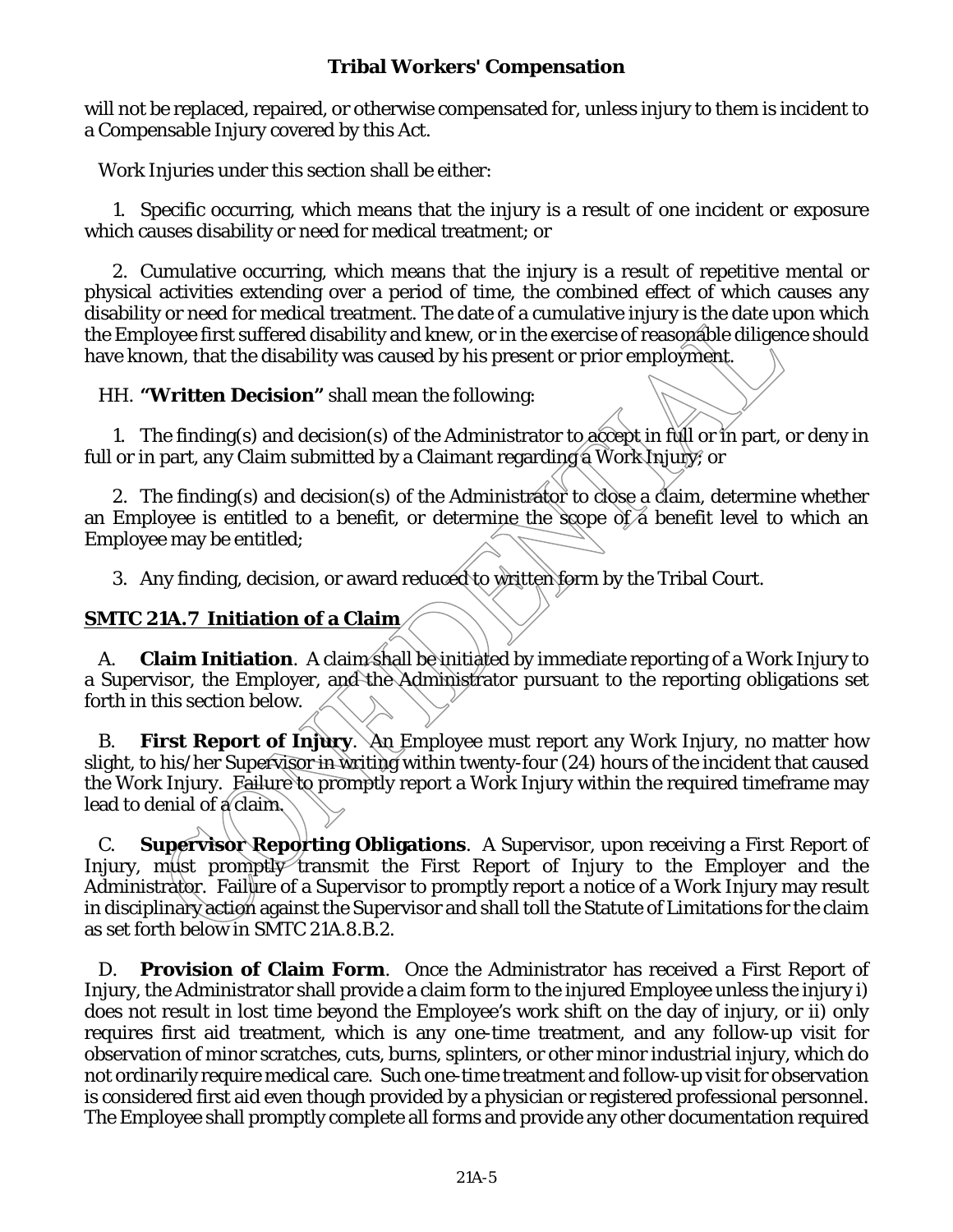by the Administrator to process the claim. Failure of an Employee to timely submit required documentation may lead to denial of the claim or closure of the claim for abandonment.

## E. **Presumptions of Compensability.**

- 1. Presumption of Compensability Upon Failure to Reject Liability. If the Employee or Dependent properly files a claim pursuant to the terms of this Act, and the Administrator fails to reject liability within ninety (90) calendar days after the claim is filed, the Injury will be presumed compensable. The presumption is rebuttable only by evidence discovered after the ninety (90) day period.
- 2. Presumption of Compensability for Certain Injuries Suffered by Firefighters.
	- a. Eligibility.
		- i. Minimum Continuous Service. To be eligible for consideration of the presumption under this section, employee must meet the definition of Firefighter under this Act, and must have been in active service in that position with the San Manuel Fire Department for a consecutive and uninterrupted period of at least thirty-six (36) months.
		- ii. Extension of Presumption. This presumption shall be extended to a Firefighter following termination of service for a period of three (3) calendar months for each full year of the requisite service, but not to exceed 120 months in any circumstance, commencing with the last date actually worked in the specified capacity.
	- b. Cancer. Certain forms of cancer that are suffered by a Firefighter and develop or manifest during a period in which such Firefighter is in the service of the San Manuel Fire Department shall be presumed to be a Compensable Work Injury if the Firefighter demonstrates that he or she was exposed, while in the service of the San Manuel Fire Department, to a known carcinogen as defined by the International Agency for Research on Cancer.

i. Forms of Cancer Presumed to be Compensable. Only the following forms of cancer are presumed to be compensable under this Section:

- 1. Lung cancer
- 2. Leukemia
- 3. Mesothelioma

All other forms of cancer shall not carry the presumption. Further, the presumption shall not extend to injuries caused or alleged to be caused by the inhalation of secondhand tobacco smoke in the San Manuel Casino.

ii. Presumption Rebuttable. This presumption is rebuttable and may be controverted by medical, scientific or evidence showing no reasonable link or an absence of a link between the exposure and the cancer. Unless so rebutted, the Tribal Court is bound to find in accordance with the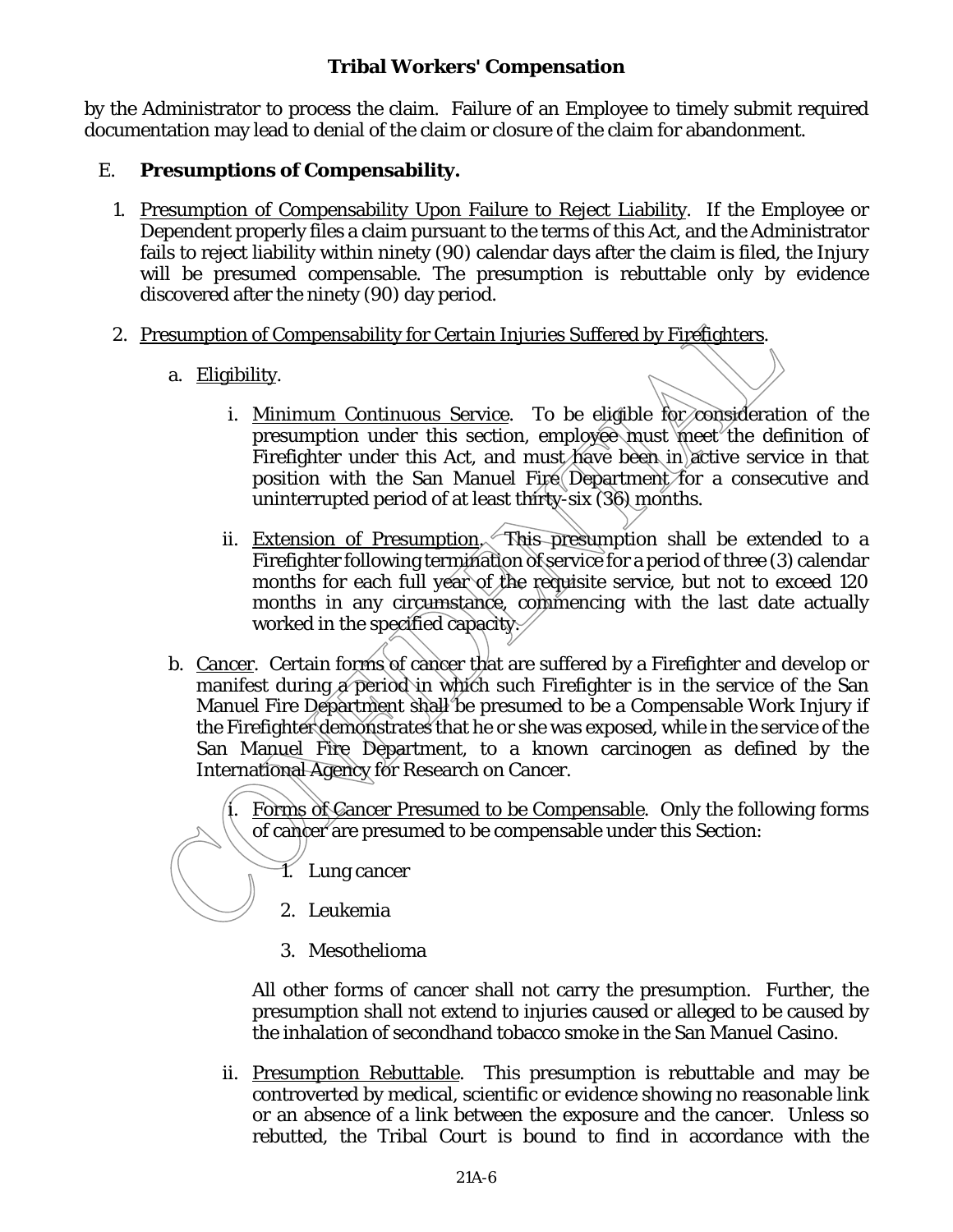presumption. The presumption is irrevocably waived upon proof that the Firefighter has engaged in the personal consumption of tobacco, marijuana, or nicotine devices, or any other substance through the inhalation of smoke or vapor.

- iii. Evidentiary Standard.
	- 1. In rebutting this presumption, the Administrator and/or Employer may rely on evidence tending to show that the primary site of the cancer has been established and the carcinogen to which a Firefighter has demonstrated exposure is not reasonably linked to the disabling cancer. Such evidence includes but is not limited to:
		- a. all publicly available peer-reviewed studies cited in the relevant scientific or medical literature;
		- b. evidence showing that particular cancers have been shown not to be caused by certain carcinogens;
		- c. evidence showing that a cancer is intrinsically of a type that cannot be related to occupational carcinogen exposures;
		- d. evidence showing that the period between the exposure and the manifestation of the cancer is not within the cancer's latency period;
		- e. evidence showing that the quantity, frequency, proximity, or duration of the Firefighter's exposure to the carcinogen was too small or too brief to have had any detrimental effect; and

 $\hat{f}$ . evidence showing that the more likely cause of the cancer was exposure to a carcinogen or carcinogens outside the course and scope of employment.

iv. Compensation Afforded. Compensation that is awarded for cancer shall include full hospital, surgical, medical treatment, disability indemnity, and death benefits, as provided by this Act.

Presumption Applicable to Firefighting Activities Outside of Tribal Lands. For the purposes of this section, the phrase "in the service of the San Manuel Fire Department" shall include any firefighting activities carried out by a Firefighter outside of Tribal Lands in the Firefighter's official capacity as an employee of the San Manuel Fire Department and pursuant to a mutual or automatic aid agreement between the Tribe and a state, county, or local government.

F. **Conditional Denial.** If, after exercising due diligence, the necessary information to accept or deny a claim is not available to the Administrator by the ninetieth (90<sup>th</sup>) calendar day, the Administrator may issue a "conditional denial" which permits the Administrator to continue to investigate the claim for an additional ninety (90) calendar days.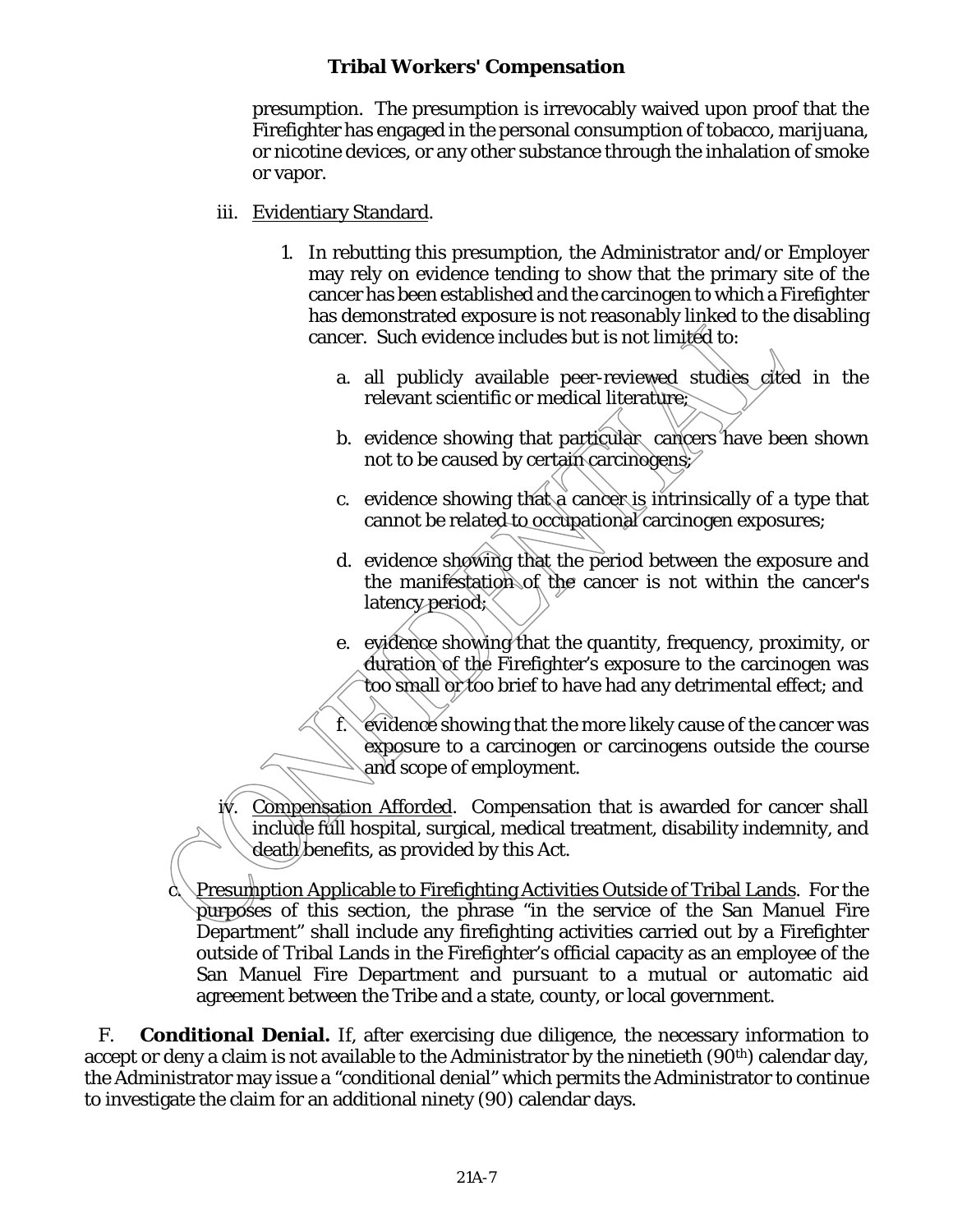# **SMTC 21A.8 Statute of Limitations**

- A. **Statute of Limitations**. Except as otherwise provided herein, the right to benefits under this Act shall be barred unless a claim is filed with the Administrator within thirty (30) calendar days after the occurrence of the Compensable Work Injury.
- B. **Tolling of Statute of Limitations**. The Statute of Limitations is tolled under the following conditions:
	- 1. Incapacity of Employee. If a Work Injury incapacitates an Employee, the Statute of Limitations will not begin to run until the incapacity ends. Notwithstanding the foregoing, another person on behalf of the Employee may report a Work Injury to the injured Employee's Supervisor, at which time the claim shall be initiated.
	- 2. Failure of Supervisor to Report. If a Supervisor fails to promptly report a notice or report of Work Injury to the Administrator, the Statute of Limitations shall be tolled until the Supervisor actually reports the injury to the Employer and the Administrator. In such event, the Employee or if applicable, a Dependent thereof, must verify that the Employee reported the Work Injury to his or her Supervisor within the twenty-four (24) hour period required by SMTC 21A.7.B.

# **SMTC 21A.9 Benefits**

Workers' Compensation benefits payable to Employees pursuant to this Act shall include:

A. **Medical Treatment.** Employees shall receive quality and timely medical treatment comparable to the California Medical Treatment Utilization Schedule.

# B. **Usual and Customary Medical Costs.**

1. Medical benefits will be provided under the San Manuel Medical Providers Network and will be comparable to those established by the California Department of Industrial Relations, Division of Workers' Compensation and the California Medical Treatment Utilization Schedule.

2. An injured Employee's medical treatment, up to a maximum of ten thousand dollars (\$10,000.00), will be provided for an alleged injury until the date that liability for a claim is  $\operatorname{accepted}$  or rejected.

# C. **Temporary Disability.**

1. Benefits. The benefits payable, and the timing those benefits are paid, to an injured Employee from a Compensable Work Injury resulting in Temporary Disability of the Employee shall be comparable to those Temporary Disability benefits recognized as recoverable by the California Department of Industrial Relations, Division of Workers' Compensation.

2. Rate of Compensation. If the Compensable Work Injury causes Temporary Partial or Temporary Total Disability, the disability payment shall be two-thirds (2/3) of the average weekly earnings. No payment is due during the first three (3) days after the Employee leaves work as a result of the Compensable Work Injury. If Temporary Disability continues for more than fourteen (14) days, or the Employee is hospitalized as an inpatient for treatment as a result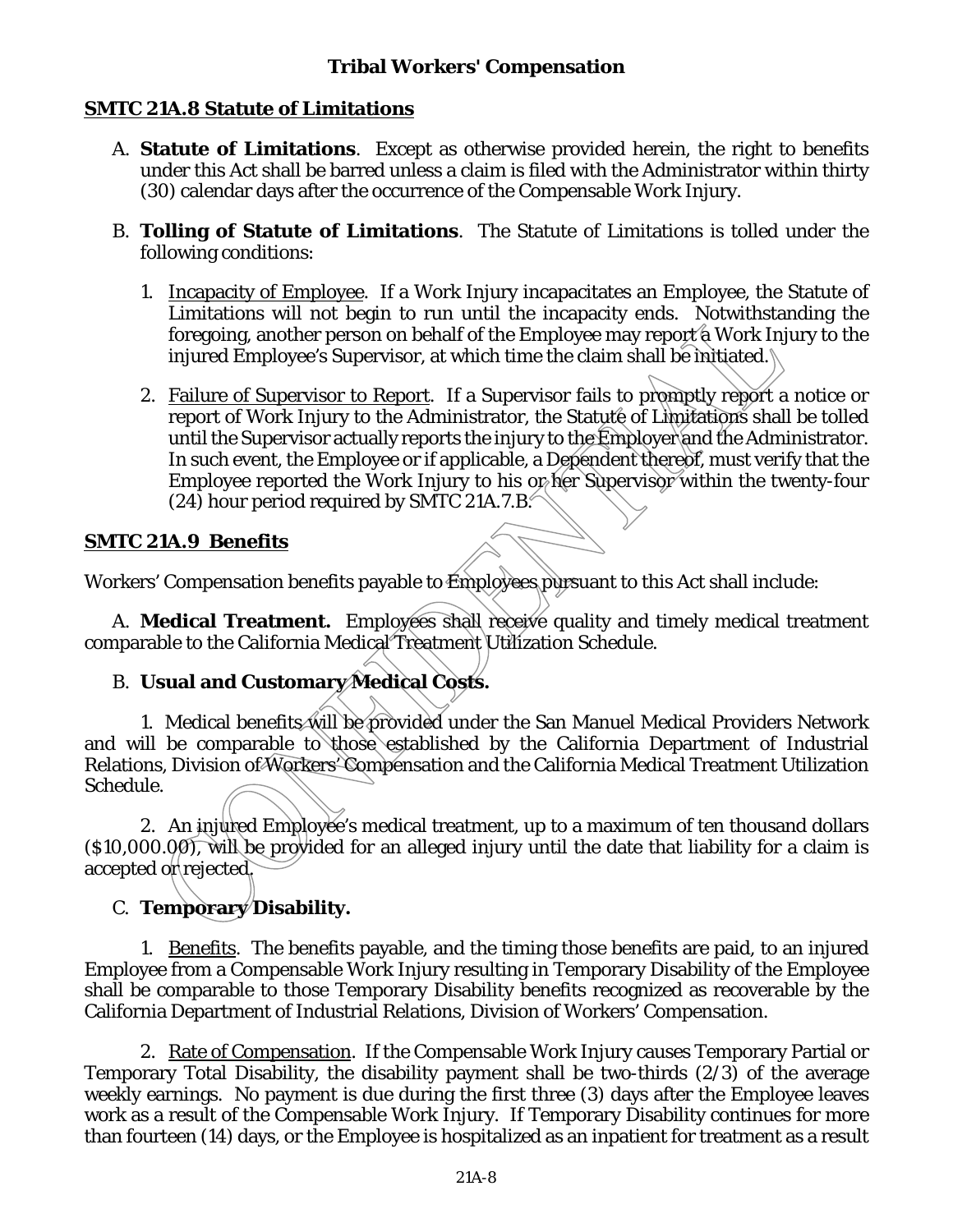of the Compensable Work Injury, Temporary Disability shall be payable as of the date of the disability. If the temporary disability compensation rates established by the State change after the enactment of this Act, such new rates established by the State shall apply.

3. Modified Duty Position. The Employer may offer an injured Employee a temporary modified duty position on a case-by-case basis. If the Employee refuses the modified duty position despite having been cleared by the assigned physician to return to the modified position, then the Temporary Disability Benefits shall cease.

4. Reduction of Benefit Payments. Temporary Disability payments shall be reduced by the sum of unemployment compensation benefits, automobile insurance payments and recoveries, health insurance benefits, other payments from third parties related to the Compensable Work Injury, and extended duration benefits received by the Employee for a Compensable Work Injury during the period of such disability. The injured Employee shall report any pensions, disability payments or earnings to the Administrator within ten (10) calendar days of receipt of such funds. Failure to do so shall constitute fraud and action may be taken against Employee to recoup any benefits paid.

5. Cessation of Benefit Payments. Temporary Disability payments shall cease where the Employee:

- i. has reached Maximum Medical Improvement; or
- ii. becomes incarcerated; or
- iii. is terminated for misconduct, quits work, or declines a bona fide offer of light or modified duties and the Employee is cleared by the assigned treating physician to engage in such modified position; or
- iv. the Employee is not authorized by the assigned treating physician to miss work.

6. Supplemental Payments. An Employee who sustains a Compensable Work Injury may choose to supplement Temporary Disability payments with available leave credits to receive a benefit that is comparable to their full net pay. Leave credits include any accumulated sick leave, vacation, annual leave, compensated overtime, or any other form of paid leave that is available to the injured Employee.

7. Firefighter Leave of Absence with Pay In Lieu of Temporary Disability Payments. A Firefighter, with at least thirty-six (36) months of consecutive and uninterrupted service with the San Manuel Fire Department, and employed on a regular, full-time basis, who is disabled, whether temporarily or permanently, by injury or illness arising out of and in the course and scope of his or her duties, shall become entitled to a leave of absence while so disabled without loss of salary in lieu of temporary disability payments or maintenance allowance payments, if any, that would be payable under this Act, for the period of the disability, but not exceed a cumulative total of one (1) year, or until that earlier date as he or she is retired on permanent disability pension, and is actually receiving disability pension payments, or advanced disability pension payments offered by the Tribe to Firefighters.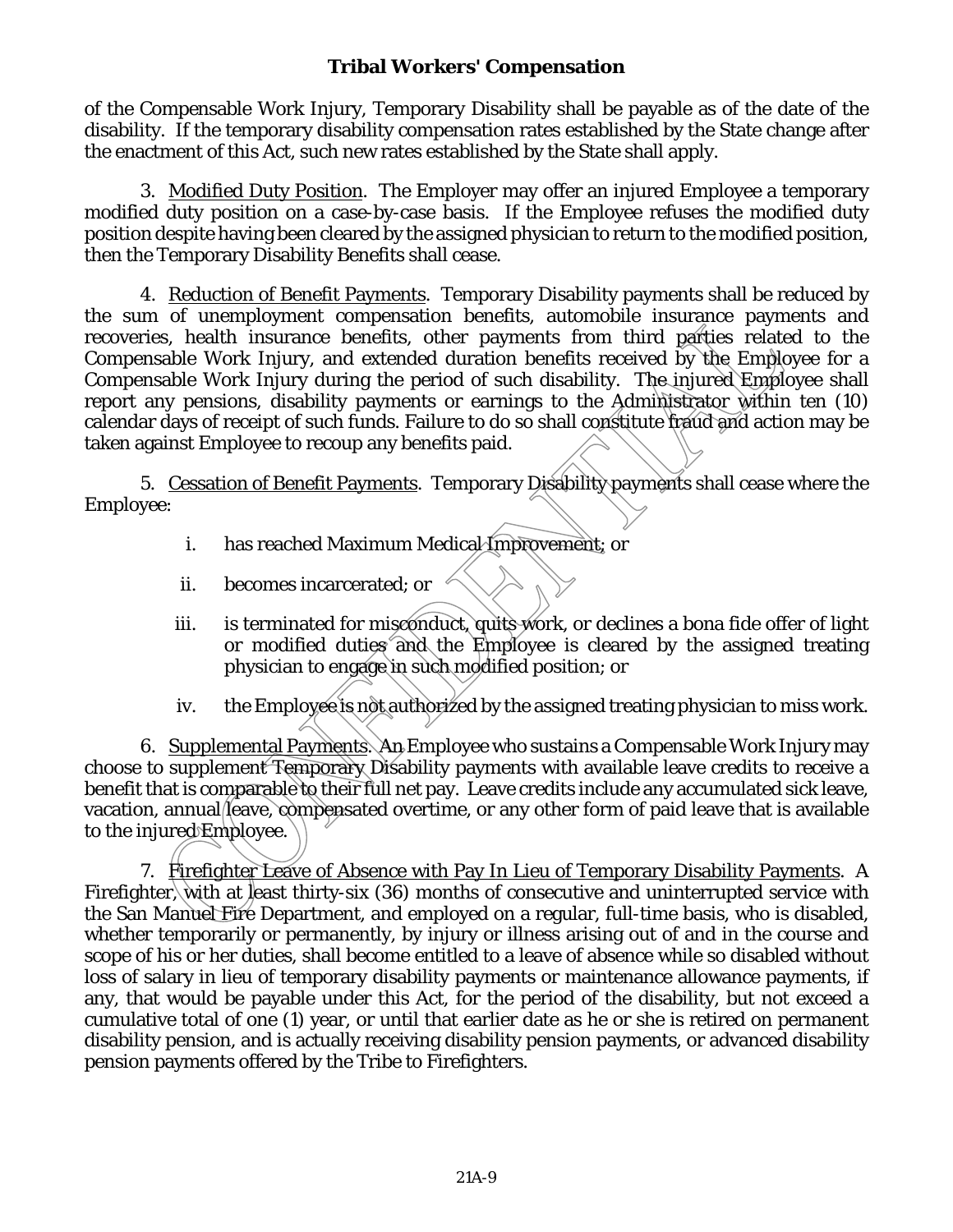### D. **Permanent Partial Disability.**

1. In determining the percentages of permanent disability, account shall be taken of the nature of the physical injury or disfigurement, the occupation of the injured worker, and the Employee's age at the time of the Compensable Work Injury, with consideration given to the diminished ability of the Employee to compete in an open labor market.

2. The schedule of the California Department of Industrial Relations, Division of Workers' Compensation shall be used as a comparable guideline in determining the percentage of permanent disability but is not prima facia evidence of a percentage of disability.

E. **Permanent Total Disability.** The benefits payable, and the timing those benefits are paid, to an injured Employee from a Compensable Work Injury resulting in Permanent Total Disability of the Employee shall be comparable to those Permanent Total Disability benefits recognized as recoverable by the California Department of Industrial Relations, Division of Workers' Compensation.

F. Vocational Rehabilitation Services. If an Employee who has suffered a Compensable Work Injury is unable to return to his or her usual and customary work due to a Permanent Disability, or in the alternative, a permanent modified or an alternate position, the Employer will work with the injured Employee to provide the means necessary to return the Employee to suitable gainful employment. This may include either:

Vocational Rehabilitation Maintenance Allowance (VRMA) to be paid at the rate comparable to that provided to an injured worker under the California Department of Industrial Relations, Division of Workers' Compensation, at the time of the injury; or

ii. A provision as a part of any permanent disability compromise and release settlement to cover for Supplemental Job Displacement Benefits.

When an injured Employee agrees to accept, or is ordered to receive vocational rehabilitation services, the Employee thereby admits that he or she is incapable of performing the job duties of his or her former position. Upon written agreement accepting vocational rehabilitation services or upon the filing of an order to enter vocational rehabilitation services, whichever comes first, the Employee shall be deemed to have voluntarily resigned his or her job position.

# G. **Death Benefits.**

- 1. When a Compensable Work Injury causes death within five (5) years from the date of the injury, the Employer shall be liable for compensation to the Dependent of the injured Employee as provided for in this section. The Dependent must be a spouse or a minor child totally or partially dependent upon the injured worker at the time of the injury and at the time of death to qualify for benefits.
- 2. The death benefit payable to an Employee whose death is proximately caused by a Compensable Work Injury shall be comparable to those benefits recoverable under the California Department of Industrial Relations, Division of Workers' Compensation at the time the Compensable Work Injury was sustained.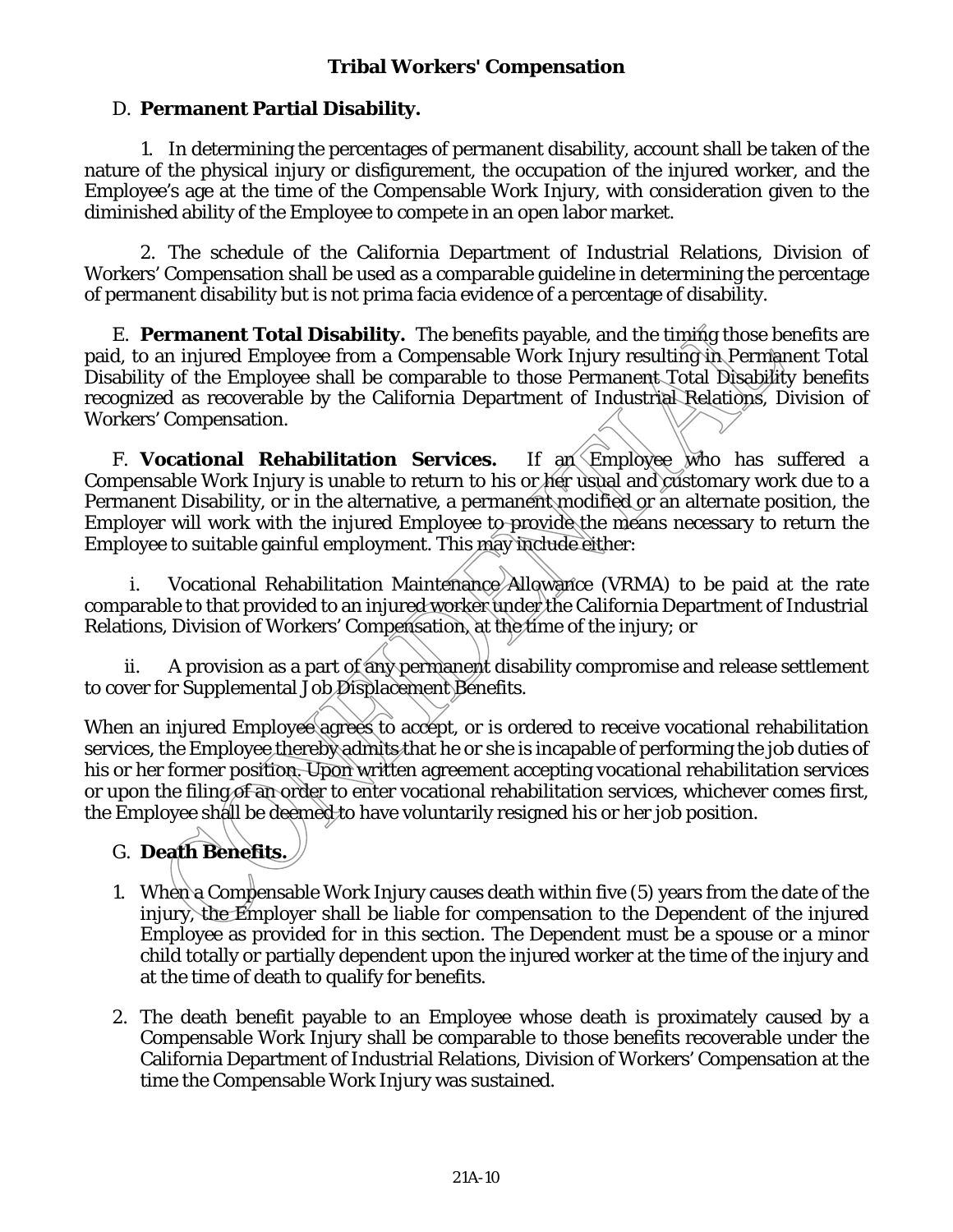3. The weekly compensation will be divided between the qualifying Dependents in proportion to the percentage of support each received from the deceased Employee. It will be presumed that each qualifying Dependent received equal support from the deceased Employee.

**SMTC 21A.10 Acts Outside Course or Scope of Employment**.Benefits, coverage, and compensation under this Act shall not be paid when the Administrator determines that an Employee's injury arose from the Employee acting outside of the course or scope of his or her employment. Examples of acts outside of the course and scope of employment shall include, but are not limited to, the following situations:

> i. Where the injury occurs while the Employee is commuting to or from work, except where such injury occurs during a side trip during the commute that was 1) requested by the Employer and 2) directly connected to the Employee's work duties;

> ii. Where the injury is caused by the intoxication of the injured Employee, whether such intoxication is caused by alcohol, marijuana, or any other drug or controlled substance;

> iii. Where the Employee has willfully, deliberately, and/or recklessly caused his or her own injury or death;

> iv. Where the injury arises out of an altercation in which the injured Employee is the initial physical aggressor;

> v. Where the injury is caused by the commission of a criminal act by the injured Employee for which he or she has been convicted by a court of competent jurisdiction:

vi. Where the injury is completely caused by a pre-existing condition or illness;

vii. Where a psychiatric injury occurs and

a) the actual events of employment were not the predominate cause (51 percent or greater) among all the combined causes of the psychiatric injury; or

b) the psychiatric injury was the result of a violent act, or resulted from direct exposure to a significant violent act, and the actual events of employment were not a substantial cause (35 percent or greater) of the injury; or

c) the psychiatric injury was substantially caused by lawful, nondiscriminatory, good faith personnel actions (including but not limited to being subject to lawful disciplinary action).

viii. Where the injury arises out of voluntary participation in any off-duty recreational, social, or athletic activity not constituting a part of the Employee's work related duties, including but not limited to, activities sponsored by the Employer, except where these activities are a reasonable expectancy of, or are expressly or impliedly required by, the employment.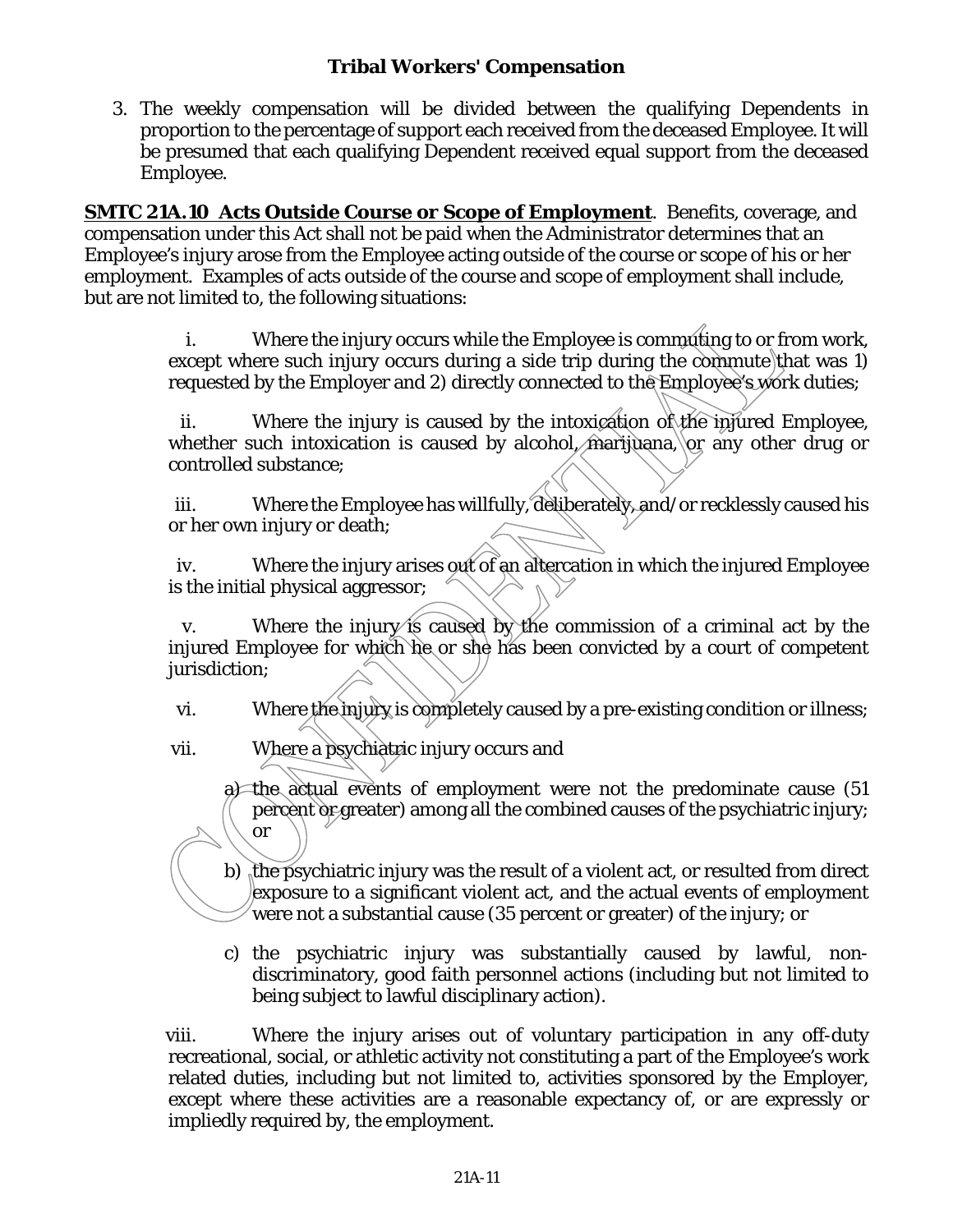### **SMTC 21A.11 Workers' Compensation Administrator**

- A. **Administrator Authority**. The Administrator shall act on behalf of the Employer in receiving, processing, and administering Workers' Compensation claims under this Act.
- B. **Administrator Responsibilities**. The responsibilities of the Administrator shall include, but are not limited to, the following:
	- i. Determining the compensability of claims pursuant to the provisions of this Act, including but not limited to the following:
		- a. eligibility for Employee and Dependency Benefits;
		- b. applicable Benefit amounts;
		- c. compensation rate and duration; and
		- d. allocation of Dependency benefits.
	- ii. Approving or disapproving any change of an injured Employee's primary Physician, referral to a Referral Physician, or surgical procedure;
- iii. Making payments to Claimants;
- iv. Processing reports and paying bills submitted by medical care providers and other vendors;
- v. Managing a trust account for managing and paying the Employer's Workers' Compensation liabilities;
- vi. Providing reports to the Tribe's Human Resources Department regarding the Workers' Compensation program and individual claims, where required;
- vii. Providing reports to the insurance carrier regarding the Workers' Compensation program and individual claims, where required;
- viii. Providing notice to Employees/Claimants of the following:
	- a. Notice of Choice of Physician. The Administrator shall notify an Employee who has submitted a First Report of Injury that the Employee is entitled to his or her choice of physician within the Tribe's Medical Provider Network. If the Tribe does not have a Medical Provider Network, the Employee is entitled to his or her choice of physician after thirty (30) days have elapsed from the date the injury is reported.
	- b. Notice of Administrator's Determination. Within ninety (90) days of receipt of a First Report of Injury, and based upon investigation and available information at the time, the Administrator shall determine the responsibility of the Employer for the injury; either accept or deny a claim; and advise the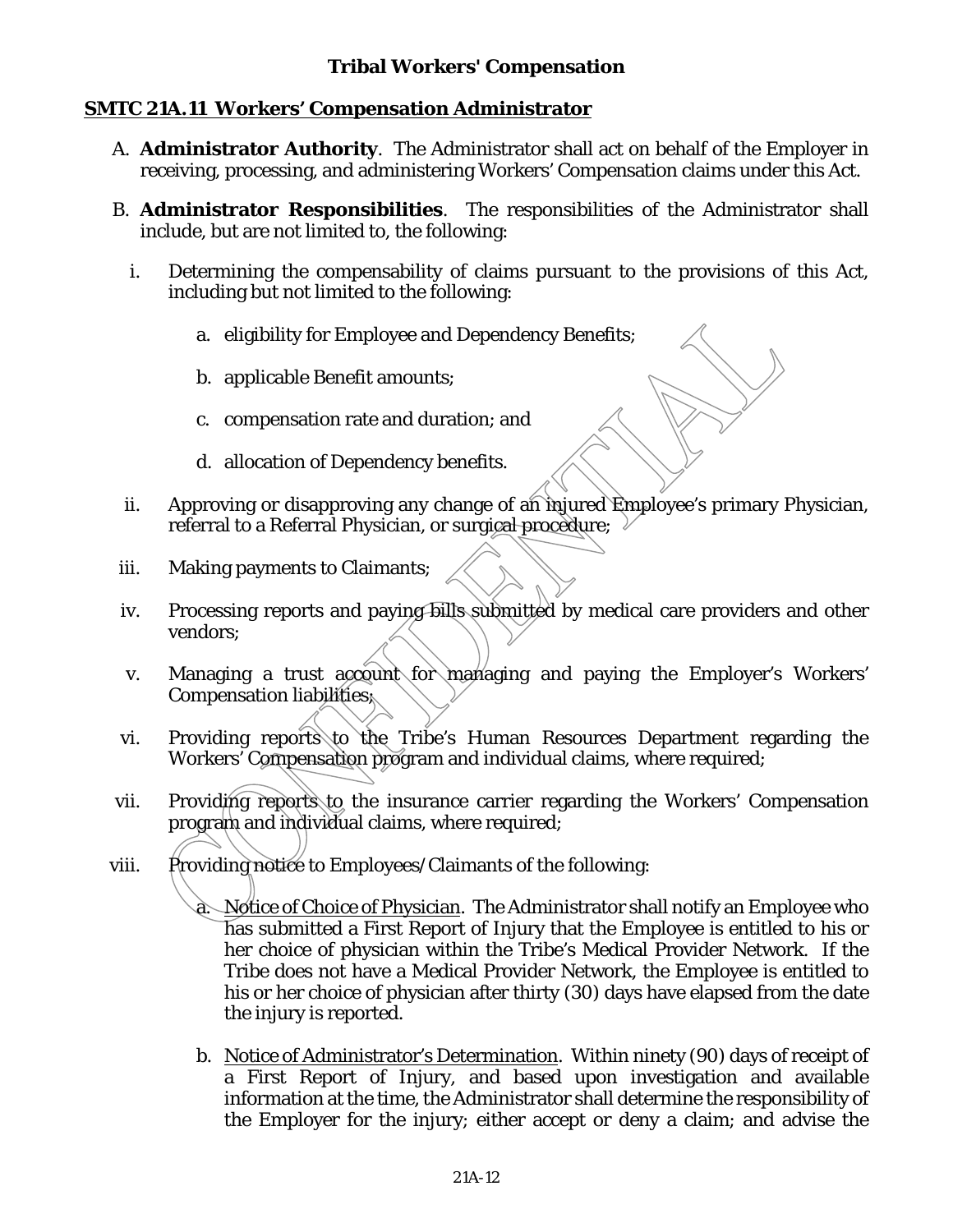Employee and Employer of its determination or the necessity of postponing that decision for another ninety (90) day period to obtain additional information necessary to rendering a decision. The Administrator will determine the reasonableness and necessity of medical care and charges and will determine amounts payable under this Act.

C. **Causes of Action on Behalf of the Employer**. The Administrator shall, on behalf of the Employer, vigorously pursue any cause of action related to a Compensable Work Injury assigned to the Employer under this Act.

### **SMTC 21A.12 Compromise and Release**

Nothing in this Act shall impair the rights of the parties to compromise any liability that is claimed to exist under this Act from an injury, disease, or death covered under the provisions herein. After reaching a compromise, a copy of the release or compromise agreement signed by both the Claimant and the Administrator shall be presented to the General Council, or a designated representative, for approval. If approved, the  $\overrightarrow{A}$ dministrator shall enter an award based on the release or compromise agreement.

## **SMTC 21A.13 Claim Closure**

A claim shall be closed when any of the following occur:

- 1) The Administrator has paid a settlement to the injured Employee in exchange for a general release of any and all further liability;
- 2) The Administrator has extended all Benefits due under this Act to the injured Employee or the Dependent(s);
- 3) The injured Employee or his or her Dependents fails to appeal a Written Decision within the required thirty (30) day time period;
- 4) The injured Employee unreasonably fails to follow up with required or recommended medical treatment, or has abandoned medical treatment as evidenced by failure to attend two (2) consecutive medical appointments without a showing of good cause;
- 5) No material improvement can be reasonably expected from continued medical treatment, and all other Benefits have been exhausted or otherwise paid;
- 6) Upon discovery that the injury occurred due to an act outside the course or scope of employment;
- 7) Upon discovery that the injured Employee committed fraud with respect to the claim;
- 8) Upon incarceration of an Employee; or
- 9) Pursuant to an order of the Tribal Court.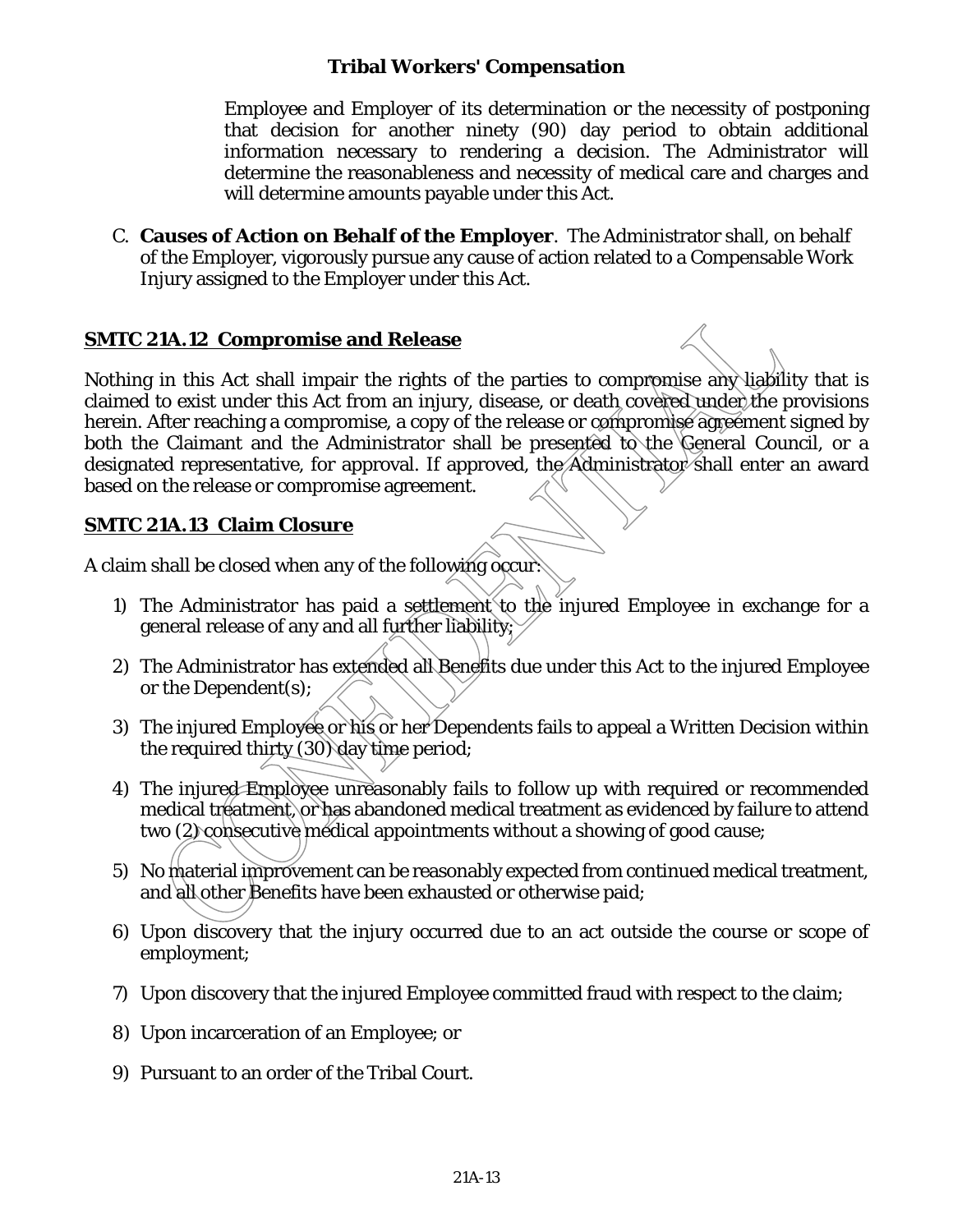# **SMTC 21A.14 Medicare**

The Medicare/Medicaid SCHIP Extension Act (MMSEA) sets forth reporting requirements for insurers when criteria has been established pursuant to the MMSEA. The Employer recognizes those requirements and nothing herein shall prevent the Administrator from protecting Medicare's interests where required to do so. When a Claimant is entitled to supportive medical care after maximum medical improvement is achieved pursuant to this Act, such supportive care will only be provided as specified by a Physician authorized by the Administrator. Where a claim has been closed due to abandonment, award, or settlement, neither the Employer, its insurer, or the Administrator shall have any further obligation to pay benefits under this Act, inclusive of any subsequent Medicare liens.

# **SMTC 21A.15 Recovery of Payments Made Due to Error, Mistake, Erroneous Adjudication, Fraud, etc.**

- A. Whenever any Compensation is made because of clerical error, mistaken identity, innocent misrepresentation by or on behalf of the recipient thereof mistakenly acted upon, or any other circumstances of a similar nature not induced by fraud, the recipient thereof shall repay it. The Administrator must make a claim for such repayment or recoupment within one year of making any such payment or it will be deemed that any claim therefor has been waived. The Administrator may waive, in whole or in part, the amount of any such timely claim where the recovery would be against equity and good conscience.
- B. Whenever any Compensation has been made pursuant to a determination by the Administrator, and timely protest or appeal therefrom has been made, which results in a final decision that the Claimant is not entitled to such payments, the Claimant shall repay such sums. Subject to approval by the General Council or their authorized representative, the Administrator may waive, in whole or in part, the amount of any such payments where the recovery would be against equity and good conscience.
- C. Whenever any Compensation has been determined by the Administrator or the Tribal Court to be induced by fraud, the recipient thereof shall repay any such payment together with a penalty of fifty percent (50%) of the total of any such payments. The Administrator must make a claim for such repayment or recoupment within (1) one year after discovery of the fraud, or any such payment or any such claim shall be deemed to have been waived.

# **SMTC 21A.16 Claims Files and Records Confidential**

All Employer and Administrator records shall remain under the ownership of the Tribe at all times. Information contained in the claims files and records of injured Employees under the provisions of this Act shall be deemed confidential and shall not be open to public inspection. The Employee, Dependents, or representatives of the same, be it an individual or an organization, may review the claim file or receive specific information therefrom upon the presentation of the signed authorization of the claimant. The Employer or its duly authorized representatives may review any files of their own injured Employees in connection with any pending claims. Physicians treating or examining Employees claiming benefits under this Act, or Physicians giving medical advice to the Administrator regarding any claim may, at the discretion of the Administrator, inspect the claims files and records of the injured Employee;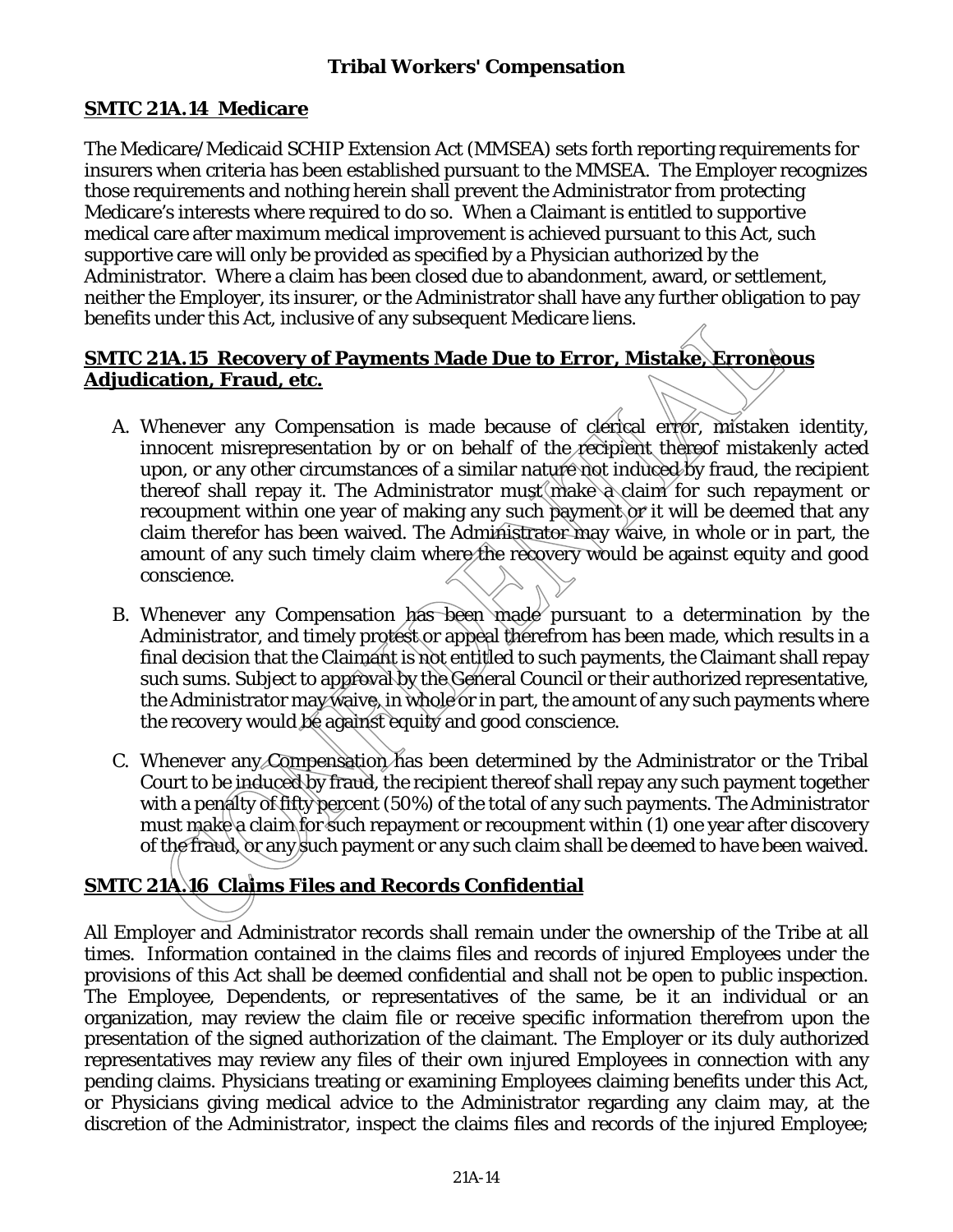and other persons may make such inspection, at the Administrator's discretion, when such persons are rendering assistance to the Administrator pertaining to administration of this Act.

#### **SMTC 21A.17 Dispute Resolution**

A. **Mediation.** The Administrator may, at its sole discretion, require that a disputed determination made by the Administrator be subject to mediation prior to a hearing before the Tribal Court. Mediation is binding only upon all parties executing a written agreement. The Administrator shall appoint an independent mediator for this purpose.

#### B. **Tribal Court Hearing.**

- 1. Right to a Hearing. Any injured Employee or Dependent thereof who disagrees with a determination made by the Administrator may request a hearing before the Tribal Court.
- 2. Timeframe for Filing a Request for a Hearing. A reguest for a hearing before the Tribal Court must be filed by the Employee or Dependent thereof within thirty (30) days of receipt of the Administrator's final Written Decision. Failure to request a hearing within the time specified herein renders the Administrator's decision unappealable. An Employee or Dependent may also request a hearing pursuant to this section if the Administrator has not issued a Written Decision within ninety (90) days of the Administrator's receipt of a First Report of Injury.
- 3. Request for a Hearing. Requests for a hearing before the Tribal Court may be made by sending a written request by first class, certified, or overnight mail to:

Claims Administrator Workers' Compensation Administration 777 San Manuel Blvd., Highland, CA 92346

- 4. Scheduling and Extension of Initial Hearing Date. The Tribal Court shall set the matter for hearing within ninety (90) days of receipt of the request for a hearing from the Employee or Dependent. The Employee or Dependent may request in writing one extension of the initial hearing date of up to ninety (90) days, which, if filed during the pendency of the initial ninety (90) day period, must be granted by the Tribal Court.
- 5. Written Notice of Hearing Date. The Tribal Court shall send written notice to each party informing them of the hearing date at least thirty (30) days prior to the hearing.
- 6. Discovery. All medical reports relating to the claimed Work Injury must be filed with the Tribal Court and served on all parties at least fifteen (15) days prior to the hearing date, if the reports have not been previously disclosed. Either party may request disclosure of witness statements, if any such statements exist, at least fifteen (15) days prior to the hearing date.
- 7. Depositions. Upon written request by a party, depositions may be ordered by the Tribal Court. The Tribal Court shall have authority to order depositions of party witnesses, including current Employees of the Employer. Fees incurred in taking any such deposition shall be borne by the party requesting the deposition. Claimant's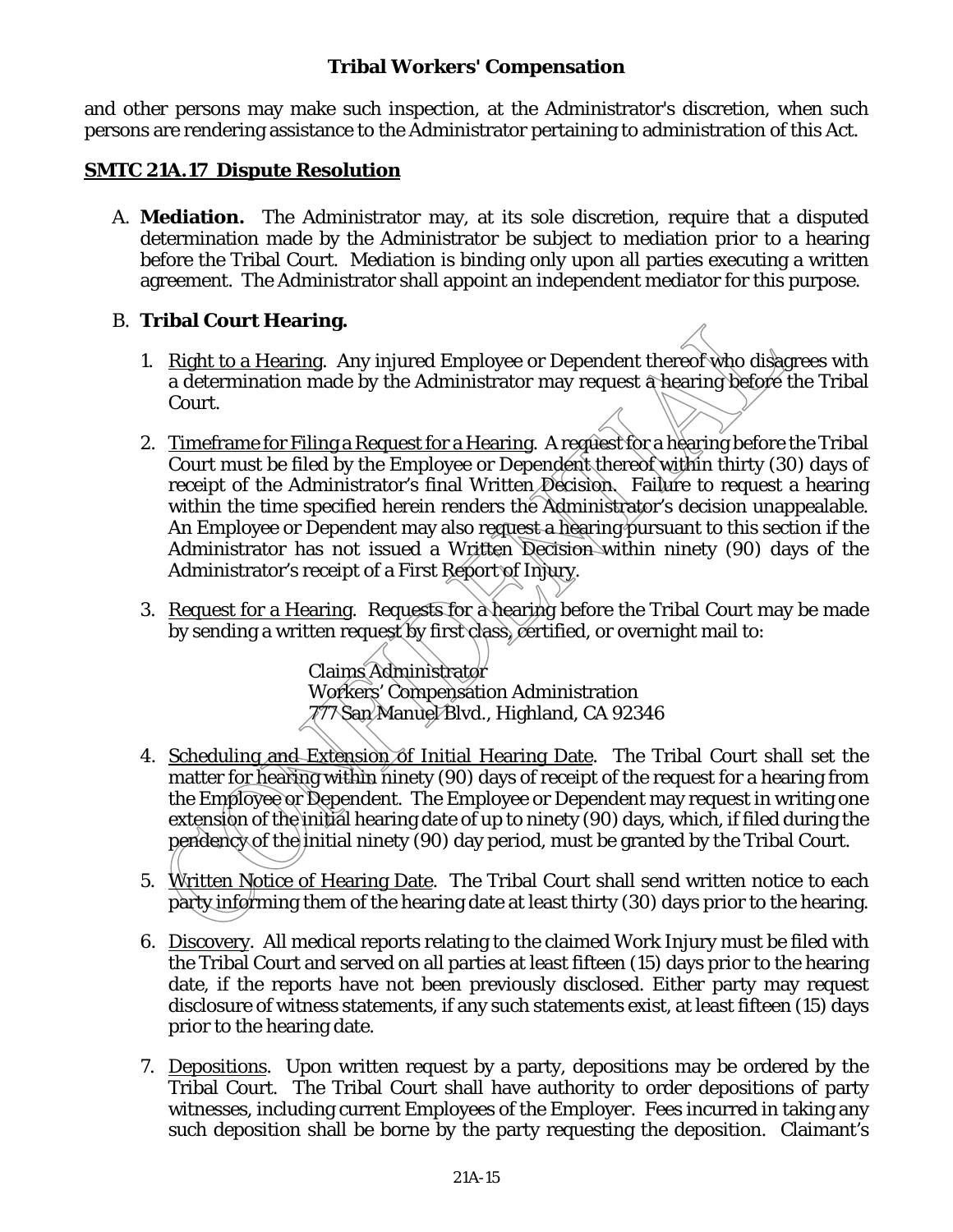refusal to submit to any deposition ordered by the Tribal Court shall be grounds for denial of the appeal.

- 8. Conduct of Hearing. The Tribal Court shall consider relevant evidence, hear witnesses and receive exhibits to fulfill its goals of making a just and final determination.
- 9. Notice of Evidence. When written evidence is offered in lieu of oral testimony, one copy of said written evidence shall be filed with the Tribal Court and one copy shall be served on all parties at least thirty (30) days prior to the hearing of Claimant's appeal. The Tribal Court may waive this time requirement.
- 10. Medical Evidence. Medical evidence must be in the form of  $\alpha$  written report. The reports should include the following information, where applicable:
	- a. Date of the examination;
	- b. History of the injury;
	- c. Patient's complaints;

d. A listing of all documents reviewed, or relied upon that support the physician's opinion;

- e. Patient's medical history and residuals thereof, if any;
- e. Findings on examination;
- f. Diagnosis;

g. Opinion as to the nature, extent, and duration of disability and work limitations, including whether or not the disability is permanent and/or stationary;

- h. Cause of the disability;
- i. Treatment indicated;

Apportionment of disability, if any;

k. Basis for all medical opinions;

l. Signature of physician.

- 11. Weight of Evidence. When considering evidence, the Tribal Court shall give greater weight to medical reports that contain more pertinent information than to those reports that do not contain such information.
- 12. Additional Rules of Evidence. Additional evidentiary rules may be promulgated as needed by the Tribal Court.
- 13. Standard of Proof. The Tribal Court shall weigh the evidence, testimony of witnesses, and exhibits and make its decision based on the preponderance of the evidence. The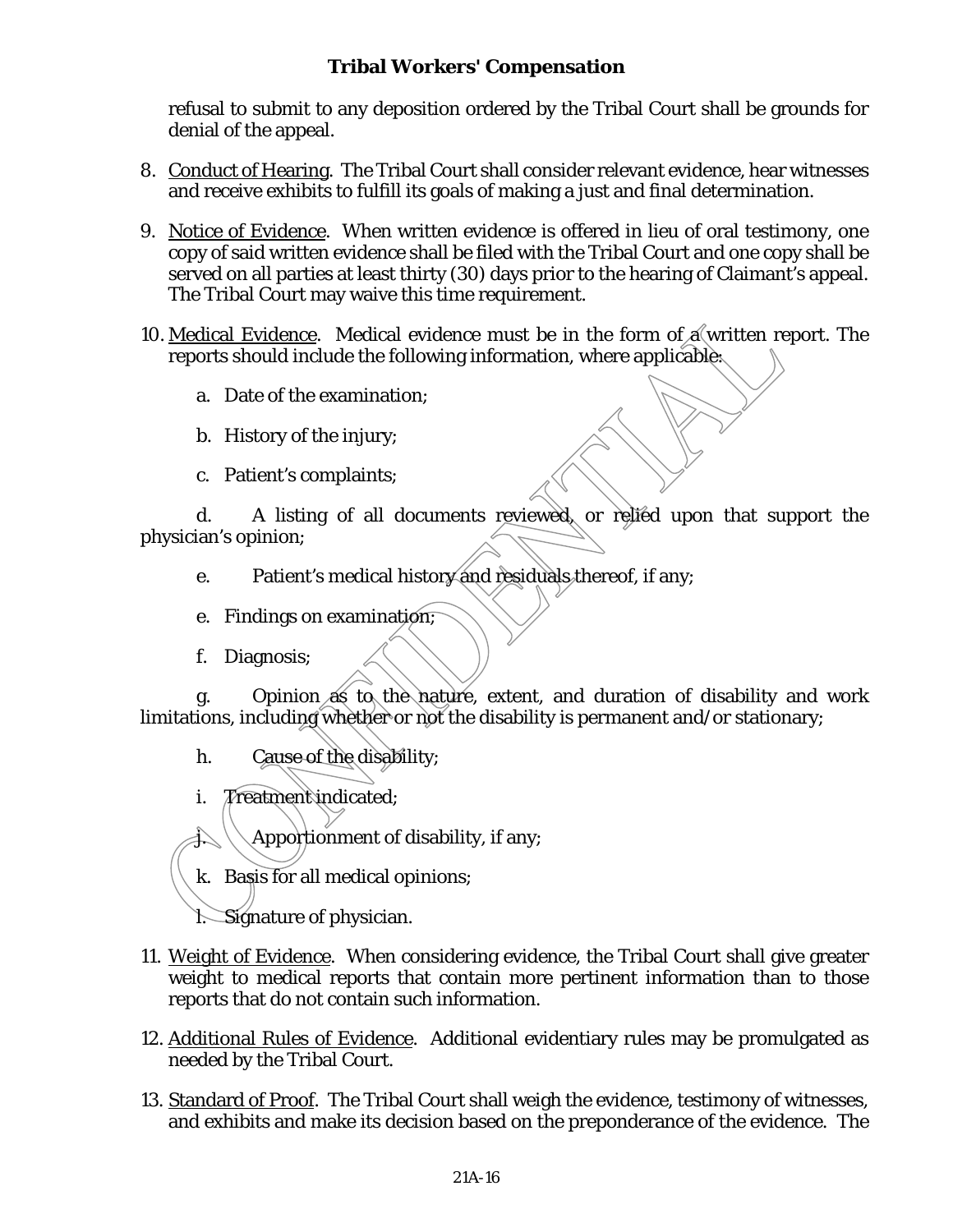Tribal Court shall be the sole judge of the credibility of witnesses and the relevancy of proffered evidence.

- 14. Burden of Proof. The burden of proof in any hearing before the Tribal Court shall be on the Employee or Dependent to prove by a preponderance of the evidence that compensation under this Act is warranted. Upon request, a Dependent who has filed a claim must furnish the Administrator with proof, satisfactory to the Administrator, of the nature, amount, and extent of the contribution Employee made to Dependent's support. Dependent shall have the burden of proof on such issue in any hearing before the Tribal Court.
- 15. Right to Counsel. The Employee or Dependent may have legal representation at any hearing before the Tribal Court at the Employee or Dependent's own expense.
- 16. Order of Authorities. In resolving issues presented in a case, the Tribal Court shall look to and give weight as precedent to the following mandatory authorities in the following order:
	- a. This Act;
	- b. Other applicable laws of the Tribe;
	- c. Common law of the Tribal Court; and
	- d. Customs, traditions, and generally accepted practices of the Tribe.

If an issue cannot be resolved by reliance on mandatory authorities, the Tribal Trial Court may look to the following sources as persuasive authority only (in no particular order):

- a. Common law of other tribes;
- b. Federal common law;
- c. Common law of the State of California; and/or
- d. Common law of other states.
- 17. Procedural Rules. The Tribal Court may promulgate procedural rules governing the adjudication of contested matters arising under this Act.
- 18. Final Binding Decision. Upon hearing the matter and making a determination of liability under this Act, the Tribal Court shall issue a final Written Decision. The Written Decision shall state the final determination of the Tribal Court on all issues before it. All Written Decisions of the Tribal Court are final, and shall be binding and enforceable upon the Tribe and the Employee or Dependent. No attorney's fees, costs, or punitive damages shall be awarded to any Employee or Dependent in such an action.
- 19. Provision of Approved Benefits During Tribal Court Review. During pendency of an Tribal Court proceeding, the Employee or Dependent shall continue to receive all